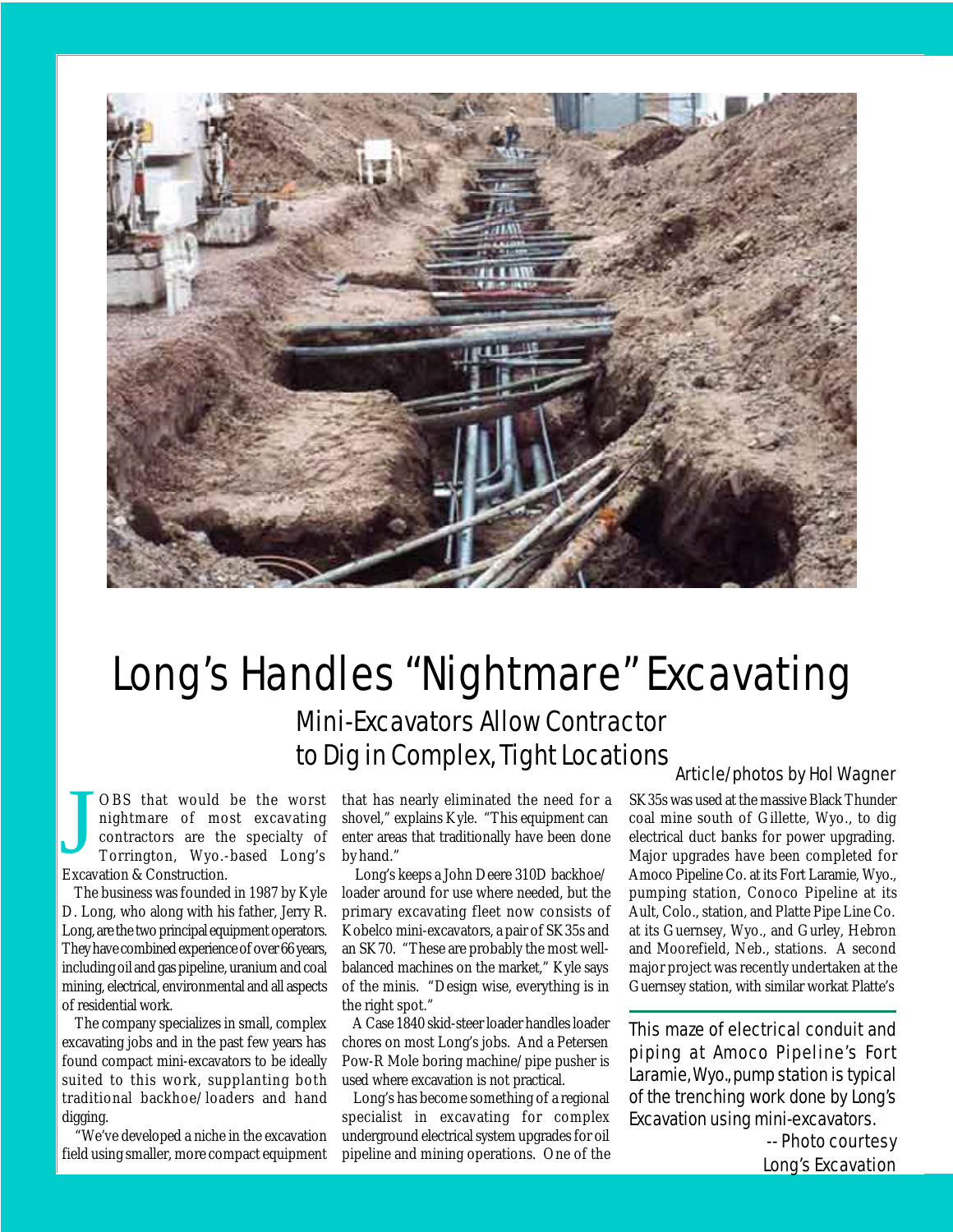

Another advantage of the miniexcavators: they can fit through dodorways, facilitating excavation work inside buildings, as here at Platte Pipe Lines Moorefield, Neb., station, where lines serving the unit pumps had to be uncovered and reset.  $\qquad \qquad -$  Photo courtesy Long's Excavation

Kyle Long, right, president of Long's Excavation, discusses work at Platte Pipe Line's Guernsey, Wyo., station with his father, Jerry.



control system at the pumping station. Cranes from B&W Crane Service and Black Hawk Crane are seen placing the new control structure, above, while a portion of the maze of electrical lines emanating from the structure is seen at left in trenches excavated by Long's.

Right: The SK70 backfills a trench through the yard at the Guernsey station. Benching the trenches to prevent collapse is easily accomplihed with the mini-excavators.

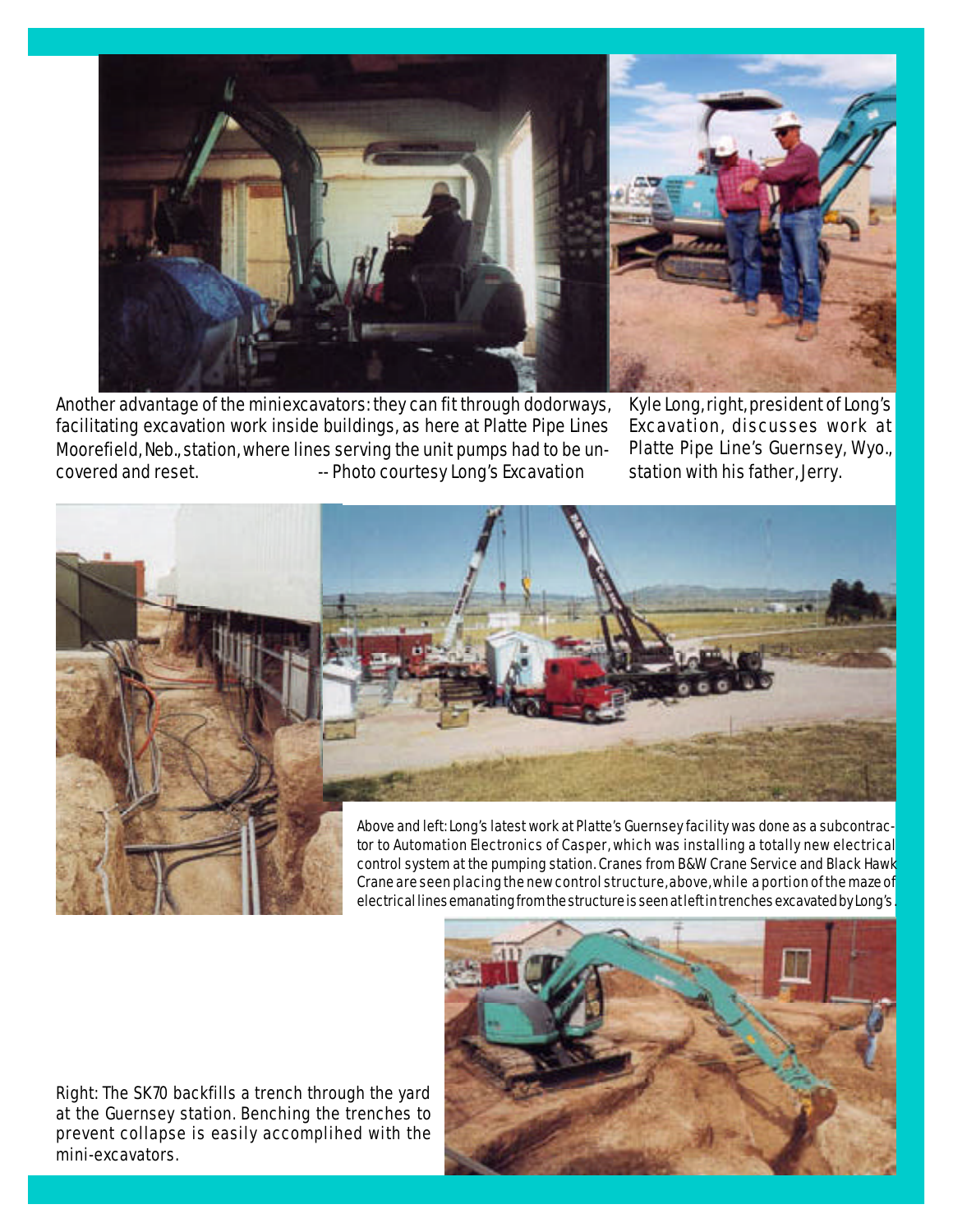

Casper station next on the agenda.

 Work at the Guernsey station is typical of what Long's does for the oil pipeline companies. The first project involved preparation for the new Express Pipeline, adding a substantial amount to the volume of oil pumped through the facility. All the pump unit lines had to be uncovered for hydro testing, trenches had to be dug for upgrading of the electrical lines, and old drain lines had to be exposed so they could be rerouted and new lines added for the new pump units. The second project involved installing all new electrical controls for the entire station.

 None of the lines are overly deep (the deepest being 9 ft.), but the great number of buried lines crisscrossing the site at varying depths made the excavation a real

Above: Even use of the mini-excavators doesn't totally obviate the need for hand digging. This is one of Long's SK35s uncovering electrical conduit, drain lines and oil pipes at Conoco Pipeline's Ault, Colo., station. -- Photo courtesy Long's Excavation



In addition to its efficiency on the job, small equipment is easer to transport. Pickup easily hauls trailer carrying mini-excavator, skid-

challenge. And complicating the work, a lack of workable space meant all the excavated dirt had to be removed and stored outside the yard, then hauled back for backfilling. A total of 4,500 cu. yd. was excavated in the first project, with about 10,000 cu. yd. moved in excavating 6,500 ft. of trenches in the second project.

 Since the pumping stations must remain fully operational throughout the work, it is essential that Long's perform the work without damaging or disrupting any of the systems exposed in the excavation. Pipes cannot be scratched or scraped, and electrical lines cannot be severed. In its 12 years handing this sort of work, Long's

steer loader and tool box. -- Photo courtesy Long's Excavation has the admirable record of never having cut an active line.

> In addition to its work for oil pipeline companies, Long's uses the mini-excavators to dig basements for new homes in the eastern Wyoming area. Because of the region's sandy soil, the little SK35s are ideal for benching the excavation to prevent cave-ins.

> With over a year's experience with the mini-excavators, Kyle Long has become a real proponent of the versatile little machines. "I've trenched about 50,000 ft. with these machines," he says. "They're very efficient, I've cut my fuel costs in half. They're very economical on the jobsite."